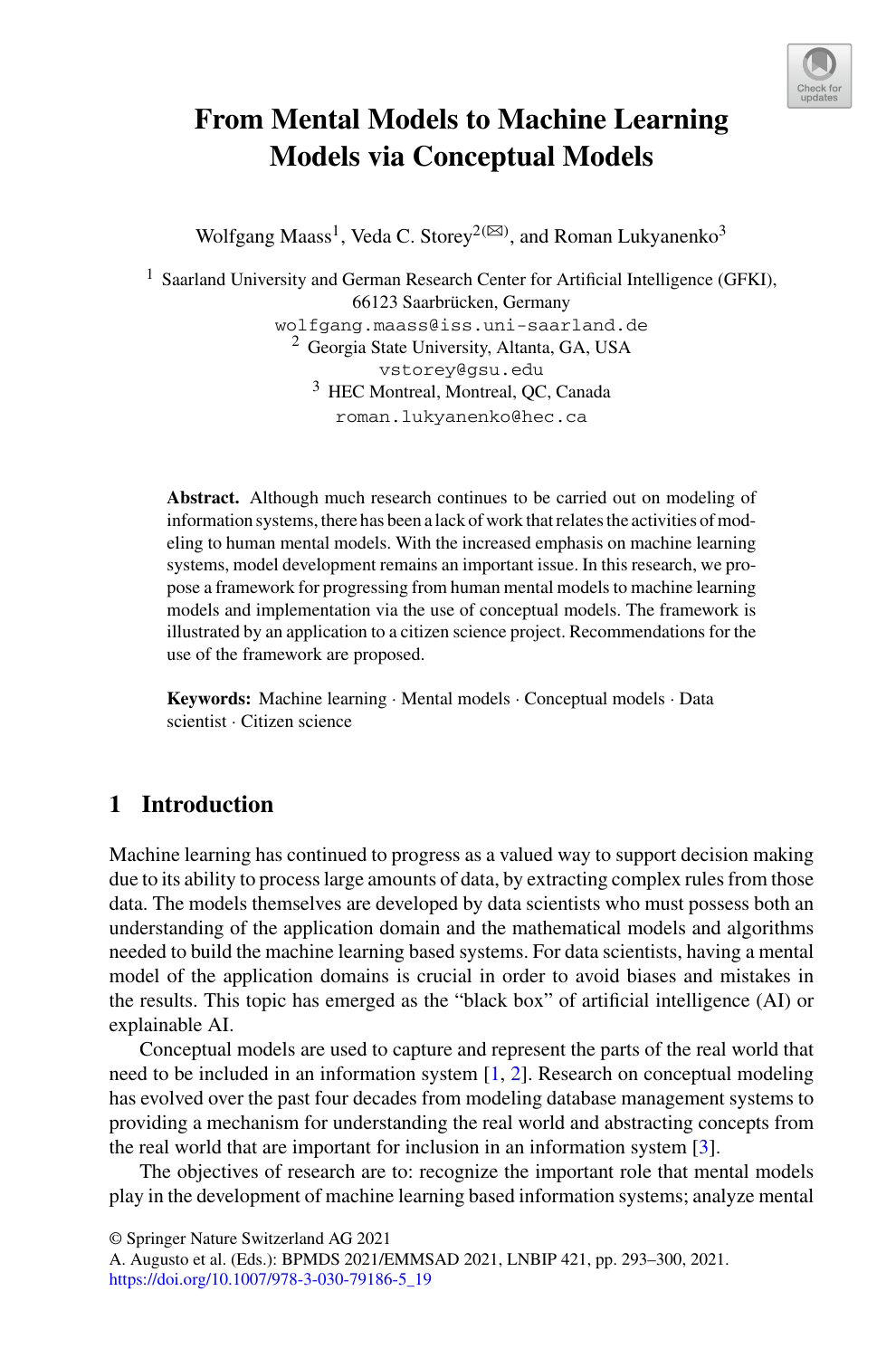models as input to conceptual models; and propose how translating mental models into conceptual modeling can support machine learning. To carry out the research, we examine relevant literature in each of these areas and integrate them. The paper contributes a framework that captures end-to-end progression from the needed mental models of a data scientist to the creation of effective machine learning models. The framework is applied to an example to illustrate its effective use and recommendations made for its further application and development.

This paper proceeds as follows. Section [2](#page-1-0) defines and reviews related concepts which are integrated into a framework in Sect. [3.](#page-1-1) Section [4](#page-1-2) applies the framework and discusses its implications. Section [5](#page-2-0) summarizes and concludes the paper.

### <span id="page-1-1"></span><span id="page-1-0"></span>**2 Related Research**

#### **2.1 Mental Models**

Mental models are mental representation of reality, the relationships between its various parts and a person's intuitive perception about his or her own acts in the world and their consequences [\[4](#page-6-3)[–6\]](#page-6-4). Although they have been identified as useful for research in information systems, they remain an under-studied area. Instead, much work on systems analysis and design starts with the notion of extracting user requirements and then representing them in a conceptual model before they are translated into a form that is useful for implementation. In machine learning applications, this means transforming them into a format that can be used in machine learning algorithms and processes.

The theory on mental models is based on three assumptions  $[20]$ : (1) mental models represent what is *common* to a distinct set of possibilities; (2) mental models are *iconic,* that is, the structure of a model selectively conceives the structure of what it represents; and (3) mental models of descriptions represent what is *true* at the expense of what is *false*. Mental models are used for human reasoning based on deductive inference [\[23\]](#page-7-1) and probabilistic inferences. Conception and use of mentals models suffer from biases, illusions, emotions and limitation of cognitive resources but help humans to draw conclusions by mixing deduction, induction and abduction [\[5\]](#page-6-5).

Because of the complexity of mental models and human reasoning, conceptual modeling is a difficult process that tries to extract representations from individual mental models and negotiate a common understanding between members of a conceptual modeling team [\[22\]](#page-7-2). Thus, conceptual modeling is grounded in complex cognitive processes that start with the creation of individual mental models [\[27\]](#page-7-3), which we can then translate into a conceptual model.

#### <span id="page-1-2"></span>**2.2 Conceptual Modeling**

Conceptual modeling is often referred to as modeling: "some aspect of the physical and social world around us for the purposes of understanding and communication" (p. 289) [\[4\]](#page-6-3). Conceptual models attempt to represent user requirements of an application domain, with the purpose of creating a shared understanding among designers and users of an information system within given boundaries or application domains. Conceptual models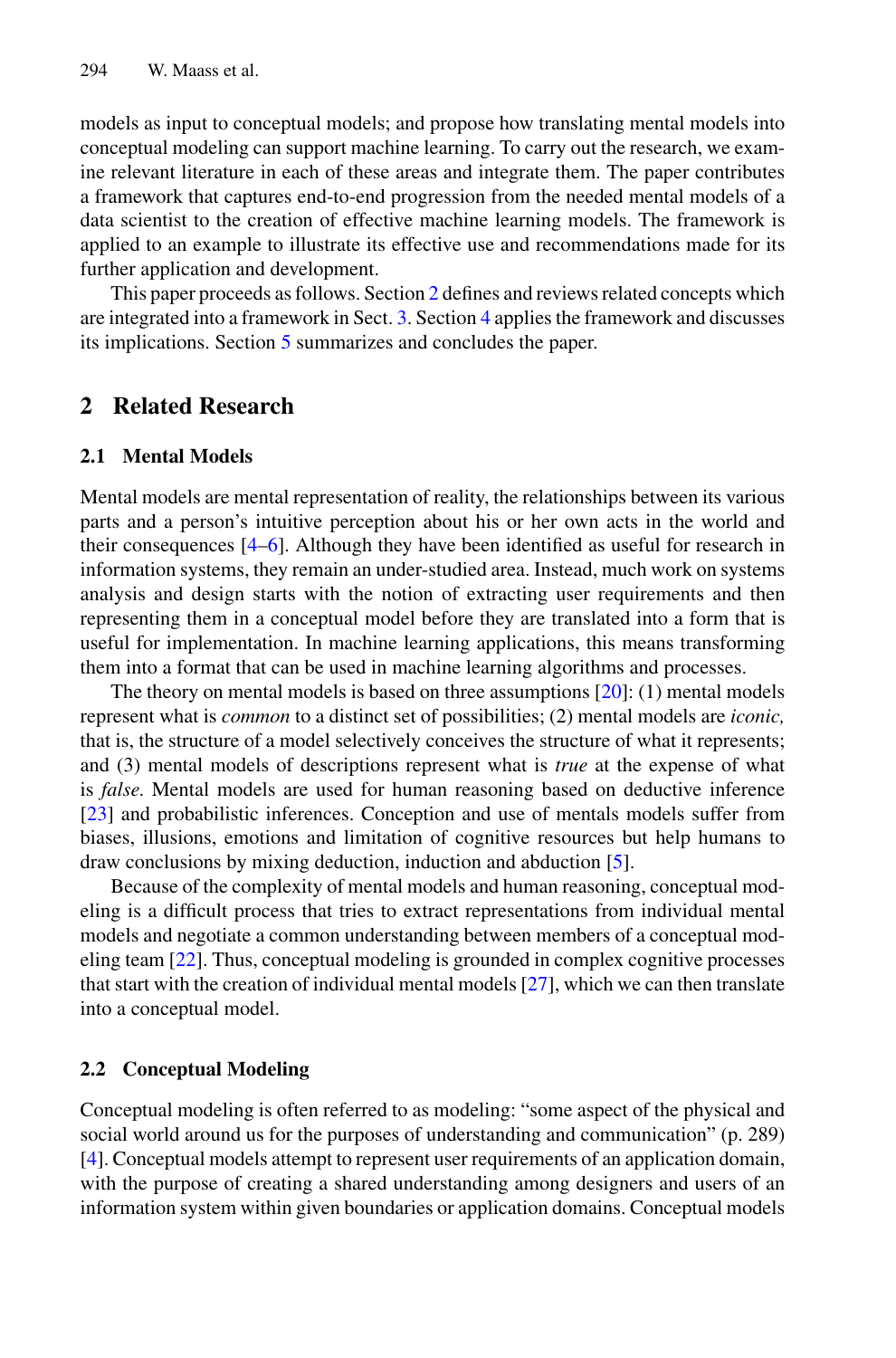help to structure reality by abstracting the relevant aspects of an application domain, while ignoring those that are not relevant. They can structure concepts into hierarchies, or simply identify and label associations among concepts in the real world.

A conceptual model formally represents requirements and goals. It is influenced by the perspective of the cognitive agents whose mental representations it captures and, in this sense, is a *social artifact* that is intended to capture the shared conceptualization of a group [\[7\]](#page-6-6). Conceptual modeling is well-recognized as being complex, but important.

Conceptual modeling has been influenced by various disciplines including software engineering, requirements engineering, psychology, and philosophy. Its modeling activities and methods have been applied to a wide range of domains and problems [\[10\]](#page-6-7). Jaakkola and Thalheim [\[25\]](#page-7-4) highlight the importance of modeling on the development of artificial intelligence and machine learning tasks, with research emerging that identifies conceptual modeling as a way to support machine learning [\[8–](#page-6-8)[11\]](#page-6-9). Conceptual models enable humans to gain an "intuitive, easy to understand, meaningful, direct and natural mental representation of a domain" [\[7\]](#page-6-6). In contrast, machine learning uses data as a way to identify regularities and patterns in data taken from a domain [\[14–](#page-7-5)[16\]](#page-7-6).

#### <span id="page-2-0"></span>**2.3 Machine Learning**

Machine learning enables computers to learn from experience by applying statistical methods. While early machine learning systems used only low-level data, deep learning models attempt to learn concept hierarchies with concepts learned from simpler concepts, anchored in raw data [\[24\]](#page-7-7). Machine learning models are designed by four parameter sets: (1) data, (2) model architecture, (3) hyperparameters and (4) objective functions. Conceptual knowledge is only indirectly used for selecting and pre-processing data and selecting and designing model architectures. Therefore, embedding conceptual knowledge into machine learning is considered a "black art." It is further complicated by the general challenges associated with modeling a real-world application.

The development of any information system requires understanding and representing the real world, which is the role of conceptual modeling.Modeling is especially important for capturing and representing the complexity found in the development of artificial intelligence and machine learning tasks. Thus, incorporating conceptual modeling into machine learning activities should improve machine learning due to the emphasis of conceptual modeling on accurately modeling the real world. Even if data scientists who use the models, do not need to understand necessarily how to create conceptual models, they can use the conceptual models as a communication vehicle.

#### **3 Framework for Mental Models to Machine Learning Models**

The origin of data used in machine learning is often independent of the purpose of a machine learning task. For instance, sensor data in medicine or industry used as input data is framed by technical specifications and pictures on social media follow user motivations. Thus, the logic behind data is usually not transparent to data scientists leading to misunderstandings and biases. In essence, data scientists simply do not have the knowledge or time to deeply understand data and analytical tasks. Therefore, they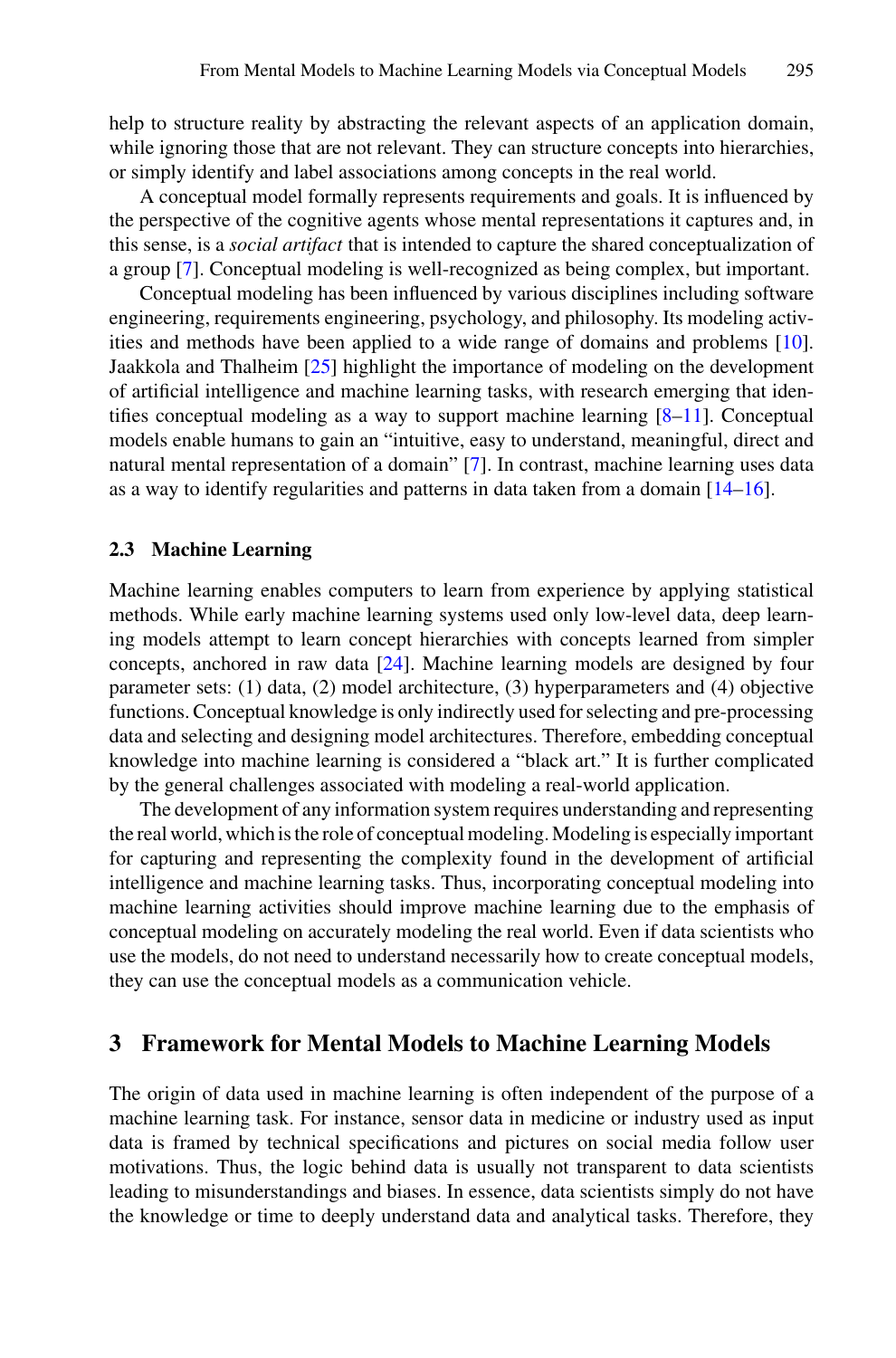take the data as-is and see "what the data is telling." Conceptual models are an important layer of shared human knowledge that qualifies data, provides logical structures used for interpretation of input and output data, and, thus, enables data scientists to deeply understand their tasks from a point of view that abstracts from data.

To assist in creating machine learning models that reflect the real world, as understood by a data scientist, Fig. [1](#page-3-0) (adapted from [\[21\]](#page-7-8)) provides a framework that captures the potential interactions among mental models, conceptual models, and machine learning (ML) models. Mental models are formed within a domain by a data scientist. Data scientists need to understand the problem being solved and the domain in which it occurs, as well as the potential machine learning models and methods that could be applied. Data scientists often acquire domain knowledge through interaction with domain experts, which they form into their own mental models. Conceptual models represent a shared conceptualization about an application using representation constructs, methods, and rules. Traditionally, conceptual models are transformed into logical models for implementation in a database. For machine learning-based systems, the relationships among the data, the conceptual models, and the machine learning models need to ensure that the machine learning models are appropriate for the application.



<span id="page-3-0"></span>**Fig. 1.** Framework progressing mental models to machine learning models (adapted from [\[21\]](#page-7-8))

The translation of conceptual models into database systems is based on models, such as the entity-relationship (ER) model. Current machine learning models cannot apply ER models, but use tabular data, 2D images or graphs as input [\[28\]](#page-7-9). The structure of the input data is often provided by a data scientist with only short textual descriptions of data features. For instance, the popular HR Analytics<sup>[1](#page-3-1)</sup> dataset on Kaggle.com provides 13 input features including the following descriptions: "*enrolled\_university: Type of University course enrolled if any*" and "*experience: Candidate total experience in years*." It is unclear whether it considers only US universities or whether courses in mathematics at high school count as experience. Conceptual models should clarify.

For tabular data, the modeling decision involves the selection of data features. For instance, data features can represent facts, such as age, time series, categorical data or unstructured text. Two-D image data is structured as a matrix whose values are binary

<span id="page-3-1"></span><sup>1</sup> [https://www.kaggle.com/arashnic/hr-analytics-job-change-of-data-scientists.](https://www.kaggle.com/arashnic/hr-analytics-job-change-of-data-scientists)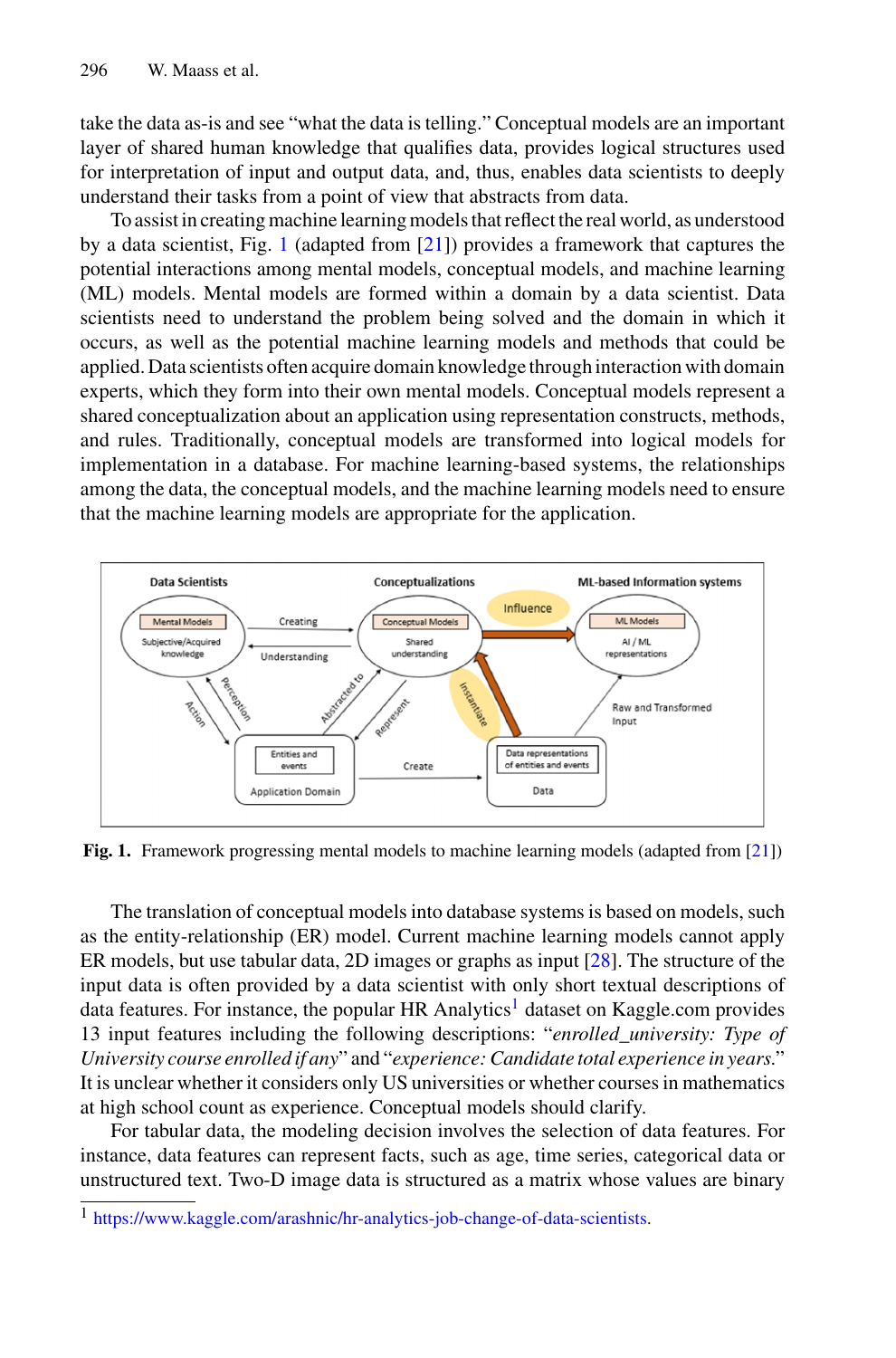(black/white), grey or RGB. For graph data, data scientists make modeling decisions on which feature is represented as nodes and what is captured, by edges. In social network analysis, humans can be thought of as nodes and geographical proximity, the edges, for social network analysis. There are all decisions that must be made by data scientists based on their expertise. Although conceptual modeling abstracts from data and focusses on entities and relationships, machine learning emphasizes the importance of data for finding the most appropriate data features and data transformations.

#### **4 Application of the Framework: Citizen Science Case**

To illustrate the applicability and the value of our framework we present an application of machine learning in the context of citizen science. Citizen science refers to participation of the members of the general public (citizens) in scientific research [\[12–](#page-7-10)[14\]](#page-7-5).

Citizen science is emerging as a major societal movement and research approach, based on the support of regular citizens for data gathering and analysis. In biodiversity research, for example, it was estimated that, as of 2015, more than two million people were engaged in citizen science projects contributing up to \$2.5 billion of in-kind value [\[15\]](#page-7-11). Citizen science has led to numerous discoveries, including of new exoplanets, biological species, novel celestial bodies, historical or geological phenomena [\[16\]](#page-7-6).

As human society continues to face existential challenges, citizen science is increasingly viewed as an approach which can support addressing these challenges [\[17,](#page-7-12) [18\]](#page-7-13). This includes tackling humanity's "evil quintet" of climate change, overexploitation, invasive species, land use change, and pollution [\[15\]](#page-7-11). As Light and Miskelly [\[19\]](#page-7-14) assert "[t]he urgency of environmental issues draws our attention to the management of finite resources, and the potential of digital tools to help us work with them effectively."

To demonstrate the application of our framework, we consider a case of citizen science, based on one of the author's own experience of developing a real citizen science project. The objective of this project is to map biodiversity of a region in North America with the sightings of wildlife by ordinary people; that is, citizens. The project has been online since 2010, and resulted in a large data set of observations, making it a prime target for the application of machine learning.

Machine learning can find additional patterns in the data provided by the citizens; for example, for effective environmental and conservation policies. One potential application of this data set is to predict the likelihood of animal encounters next to human infrastructure. For example, the likelihood of a particular kind of animal (e.g., a polar bear), appearing in the vicinity of a waste treatment facility. Such predictions can help to better plan infrastructure to reduce human encroachment into animal habitat and to minimize threats to animals due to dangerous infrastructure.

**Mental Model.** A data scientist must first form a mental model of the domain. Here, there are two focal domains: the domain of plants and animals; and the domain of human infrastructure. Each mental model is comprised of theories (e.g., of animal behavior and interaction with human artifacts), assumptions (e.g., some animals can learn with sufficient reinforcement), and conceptual structures (e.g., properties and kinds of infrastructure) held by the data scientists. These mental models are commonly incomplete or inaccurate. This is due to a natural lack of deep application domain knowledge by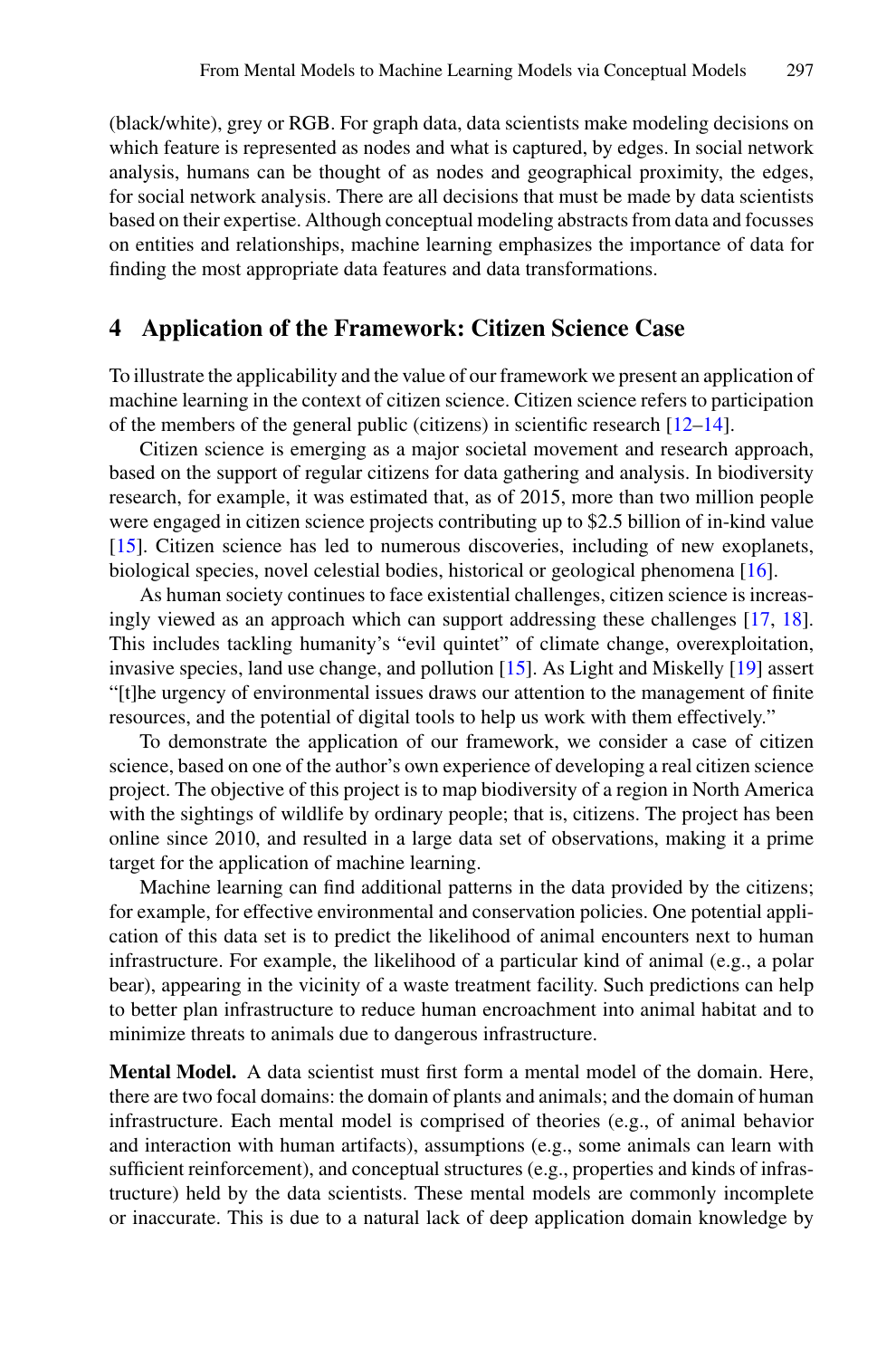data scientists, who are trained in data management and machine learning techniques. If machine learning solutions are developed directly based on these "naive" mental models, the result could be biased or suboptimal.

**Conceptual Models.** As our Framework suggests, conceptual models can be used to remedy the lack of deep domain knowledge on the part of data scientists. Conceptual models make the mental models of data scientists explicit and hence verifiable and transparent. This allows both the data scientists and other stakeholders (e.g., domain experts such as biologists or infrastructure planners) to scrutinize the conceptual models (and hence, indirectly, the mental models of data scientists) and find gaps and biases.

In our citizen science application, assume that a data scientist uses own mental model to analyze the domain and determine whether a particular kind of infrastructure is dangerous or safe for different kinds of animals. Doing so, may result in the identification of common types of dangerous infrastructures for animals. For example, artificial dams may prevent fish from spawning, high velocity boats are known to damage whales and dolphins, and garbage treatment facilities may attract polar bears, which may stray then off their normal hunting grounds. Another common example is highways which are dangerous for most land mammals. Such mental models may help the data scientist obtain the requisite training data for the machine learning applications (by augmenting the sightings provided by the citizens with the information on the location of highways).

Creating a conceptual model would externalize the mental models by the data scientist, and subject them to external scrutiny. This might reveal important gaps in the domain knowledge of the data scientist. For example, contrary to a common misperception, birds are not safe from electricity and are commonly electrocuted on high power voltage lines. The absence of information on high-power voltage lines could easily be spotted by examining the entities in a conceptual model by the domain experts, who are, presumably, aware of this danger to birds. Upon making this observation known to data scientists, data scientists can update their mental model, and then, seek more representative and comprehensive training data to build the machine learning solutions.

**Machine Learning Models.** A data scientist can now train the machine learning algorithms using, for example, data that includes sightings of birds near high-voltage power lines. The result is a more accurate and unbiased machine learning solution, capable of better predicting the likelihood of encounters of animals with a dangerous human infrastructure.

# **5 Discussion**

To develop machine learning solutions, data scientists must rely on their own mental models of the domains to identify relevant sources for the development (e.g., training, validation) of machine learning models, and to perform appropriate actions upon these data (e.g., data transformations). Generally, data scientists are non-domain experts, so their mental models of the requisite domains may not always be accurate, complete, or bias free. To rectify this problem, we proposed to use conceptual models – information technology artifacts especially tailored to representing mental models. Traditionally,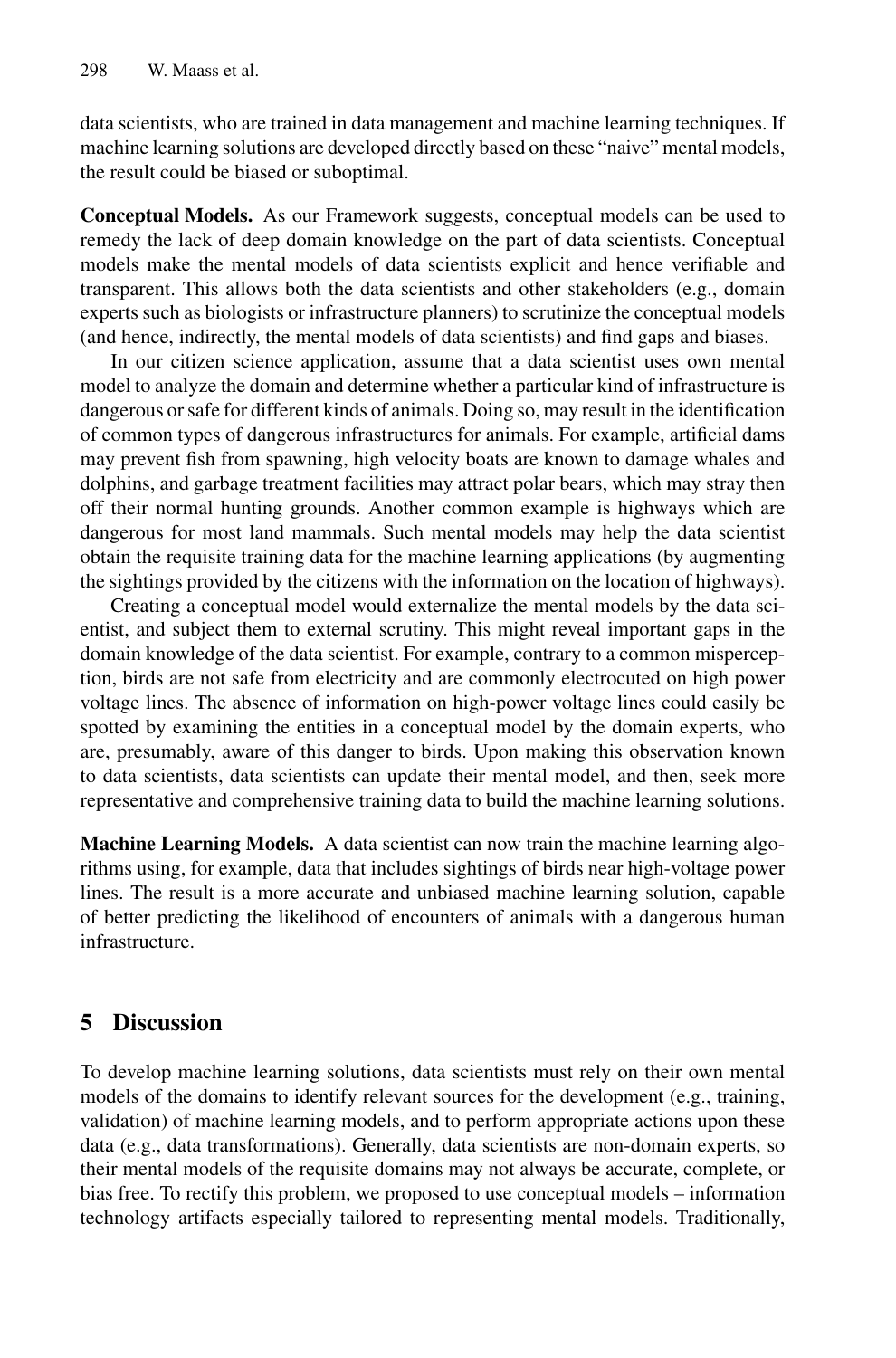conceptual models have been used to capture information systems requirements to guide database design and process engineering. However, the benefits from using conceptual modeling, although mainly applicable to selected contexts, are quite general.

By using conceptual models, data scientists can externalize their own mental models. Domain experts, and others, can examine the conceptual models, and indirectly, the mental models of data scientists. In the citizen science example, using conceptual models when forming solutions, enables experts to identify deficient mental models of data scientists, and build more representative and accurate machine learning models.

# **6 Conclusion**

Machine learning applications continue to be widely developed and applied. One of the greatest challenges is modeling the application domain for which the machine learning applications will be used. This research proposes a framework for progressing from the mental models that data scientists create to representing them as conceptual models that supporting machine learning. The elements of the framework have been applied to a citizen science application to clarify the type of modeling applications for which the framework could be useful. Future research is needed to apply the framework to different applications and to assess each of the individual components.

# **References**

- <span id="page-6-0"></span>1. Recker, J., Lukyanenko, R., Sabegh, M.A., Samuel, B.M., Castellanos, A.: From representation to mediation: a new agenda for conceptual modeling research in a digital world. MIS Q. **45**, 269–300 (2021)
- <span id="page-6-1"></span>2. Wand, Y., Weber, R.: Research commentary: Information systems and conceptual modelinga research agenda. Inf. Syst. Res. **13**, 363–376 (2002)
- <span id="page-6-2"></span>3. Storey, V.C., Trujillo, J.C., Liddle, S.W.: Research on conceptual modeling: themes, topics, and introduction to the special issue. Data Knowl. Eng. **98**, 1–7 (2015)
- <span id="page-6-3"></span>4. Gentner, D., Stevens, A.L.: Mental Models. Psychology Press, New York (2014)
- <span id="page-6-5"></span>5. Johnson-Laird, P.N., Wason, P.C.: Thinking: Readings in Cognitive Science. Cambridge University Press, Cambridge (1977)
- <span id="page-6-4"></span>6. Jones, N.A., Ross, H., Lynam, T., Perez, P., Leitch, A.: Mental models: an interdisciplinary synthesis of theory and methods. Ecol. Soc. **16**, 46–46 (2011)
- <span id="page-6-6"></span>7. Guarino, N., Guizzardi, G., Mylopoulos, J.: On the philosophical foundations of conceptual models. Inf. Model. Knowl. Bases **31**, 1 (2020)
- <span id="page-6-8"></span>8. Fettke, P.: Conceptual modelling and artificial intelligence: overview and research challenges from the perspective of predictive business process management. Presented at the Modellierung (Companion) (2020)
- 9. Lukyanenko, R., Castellanos, A., Parsons, J., Chiarini Tremblay, M., Storey, V.C.: Using conceptual modeling to support machine learning. In: Cappiello, C., Ruiz, M. (eds.) Information Systems Engineering in Responsible Information Systems. LNBIP, vol. 350, pp. 170–181. Springer, Cham (2019)
- <span id="page-6-7"></span>10. Reimer, U., Bork, D., Fettke, P., Tropmann-Frick, M.: Preface of the first workshop models in AI. Presented at the Modellierung (Companion) (2020).
- <span id="page-6-9"></span>11. Bork, D., Garmendia, A., Wimmer, M.: Towards a Multi-Objective Modularization Approach for Entity-Relationship Models. ER Forum, Demo and Posters (2020)